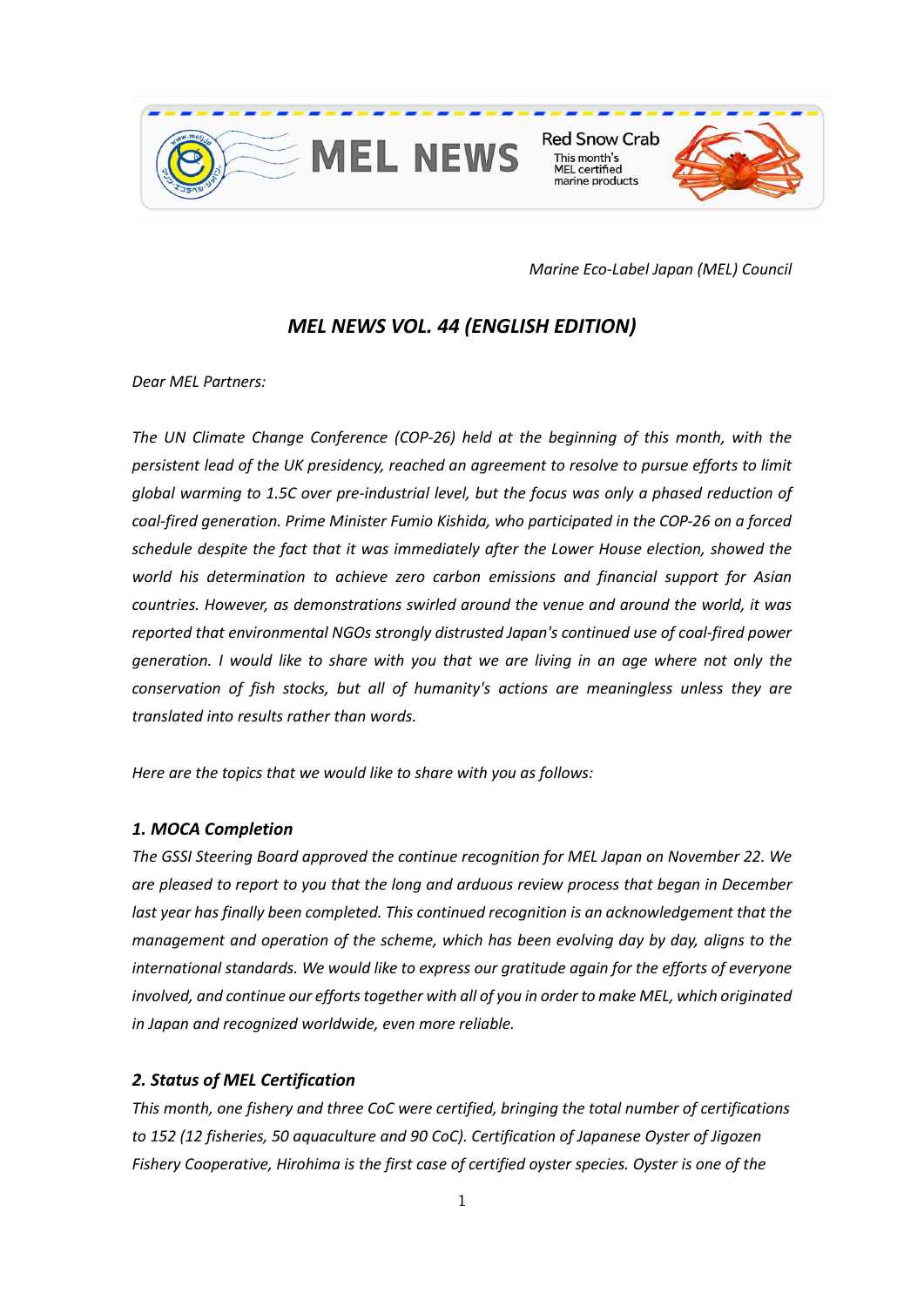*popular seafoods especially in winter gourmet scene. We are pleased to see the number of certified species has been increasing.*

## *3. Voice from Certified Entities: "Our Approach to MEL Certification" Hideho Fukagawa, Representative Director and President of Kumamoto Prefectural Seawater Aquaculture Fishery Cooperative Association*

*The Amakusa Islands, the business base of our organization, are located in the southwestern part of Kumamoto Prefecture, surrounded by the Ariake Sea and Yatsushiro Sea, which are inland bays with one of the largest tidal ranges in Japan, and the Amakusa Sea, an open sea influenced by the Tsushima Current (warm current). Fishing has long been the core industry of the region. I*  used to be a fisherman leading a large and medium-sized purse seine fleet. In the bays of the *Amakusa Islands, mainly in the Yatsushiro Sea, the stable sea conditions and relatively fast currents are utilized to farm about 14,450 thousands sea bream, 1,300 thousands yellowtail, 820 thousands tiger pufferfish, 1,990 thousands striped yellow jack, some flatfish, horse mackerels, grunt fish, striped breakfish, thread-sail filefish, marbled rockfish, black rockfish and etc.* 

*Our organization is an industry-specific fishery cooperative consisting of fishermen engaged in*  aquaculture (40 regular members). In the hope of promoting local fisheries and regional *development, the cooperative is engaged in a comprehensive range of businesses, including purchasing, sales, processing, and guidance, to provide a foundation for the livelihood of its members and local community, and to develop aquaculture as a key industry. With our specialized know-how in fish farming, we provide guidance to the members on feeding and rearing management for each fish cage, and implement integrated operation including processing and shipping. In addition, the cooperative and its members regularly conduct the inspection of water quality and r and bottom sediment in the fishing grounds, cleaning activities for conservation of environment such as marine drifted debris and seabed, and work together with the local government to build a red tide monitoring systemt. We believe that these efforts are in line with the SDGs and MEL's objective for those who are actively engaged in the sustainable use of fish stocks and conservation of environmental and ecosystem.*

*Our organization's commitment to MEL certification begun in 2019, after its aquaculture certification standard launched. We have brushed up on this after working on the AEL certification in 2018 with the support of Kumamoto prefectural government. We asked three members to work together and develop aquaculture management procedures for yellowtail, sea bream, and striped yellow jack. By complying with these, we were able to obtain MEL certification. We are now in a position to roll out MEL certification to others when they want to do so.*

*At present, the eco-label is only used in pamphlets, and we are still in the process of developing*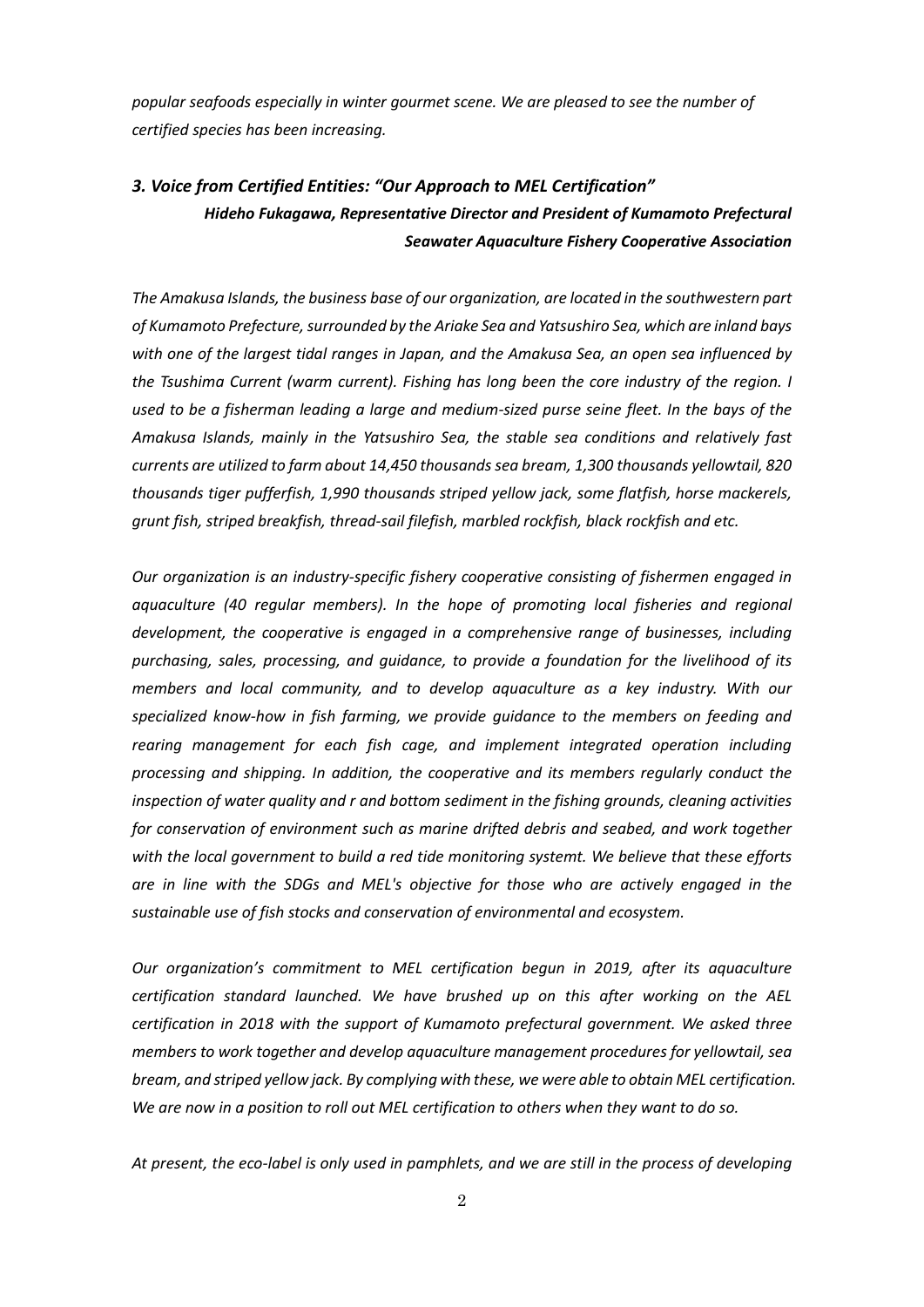*it. We believe that the MEL's concept is spreading to all parts of the supply chain, and we would like to sell our products attached with the eco-label. It will take some time, but we hope that our proactive management of fish stocks in consideration of sustainable use and conservation of environment and ecosystem will be properly evaluated and reflected in prices.*





*Mr. Hideho Fukagawa Kumamoto's Logo Mark*

#### *4. Column: "MEL, Past and future"*

## *Nagiko Yasunari, CEO and President of The Suisan Keizai Daily News*

*In October 2021, two years before the MEL acquired GSSI certification, Mr. Kakizoe, president of MEL Japan Council, held a study session for general consumers titled "Why don't we s think about the ocean and marine eco-label tonight?" He gave a detailed progress report on the MEL from its inception to current and future challenges. His slides and talks reminded me of the chaotic progress of Japan's fisheries industry over the past half century.*

*The starting point for a concept of marine eco-label was the United Nations Conference on the Human Environment, held in Stockholm, Sweden in 1972, which is the one of the major events that Japan's fisheries industry never forgets. A proposal to suspend commercial whaling for ten years was abruptly adopted at the conference. This was followed by the declaration of 200 nautical mile exclusive fishing zone by the United States. and the Soviet Union in 1977 and the enactment of the U.N. Convention on the Law of the Sea in 1982 and so on, which had been progressed beneath the surface since then. The Stockholm Conference marked the beginning of the phenomenon that had upset the conventional common sense about the world's oceans. A new framework for managing the world's oceans was launched against the backdrop of the tension between "fisheries" and "environmental protection."*

*It is still unclear whether the "resolution to ban commercial whaling" that surfaced at Stockholm was - as has been said - an exchange deal between the U.S. government and environmental*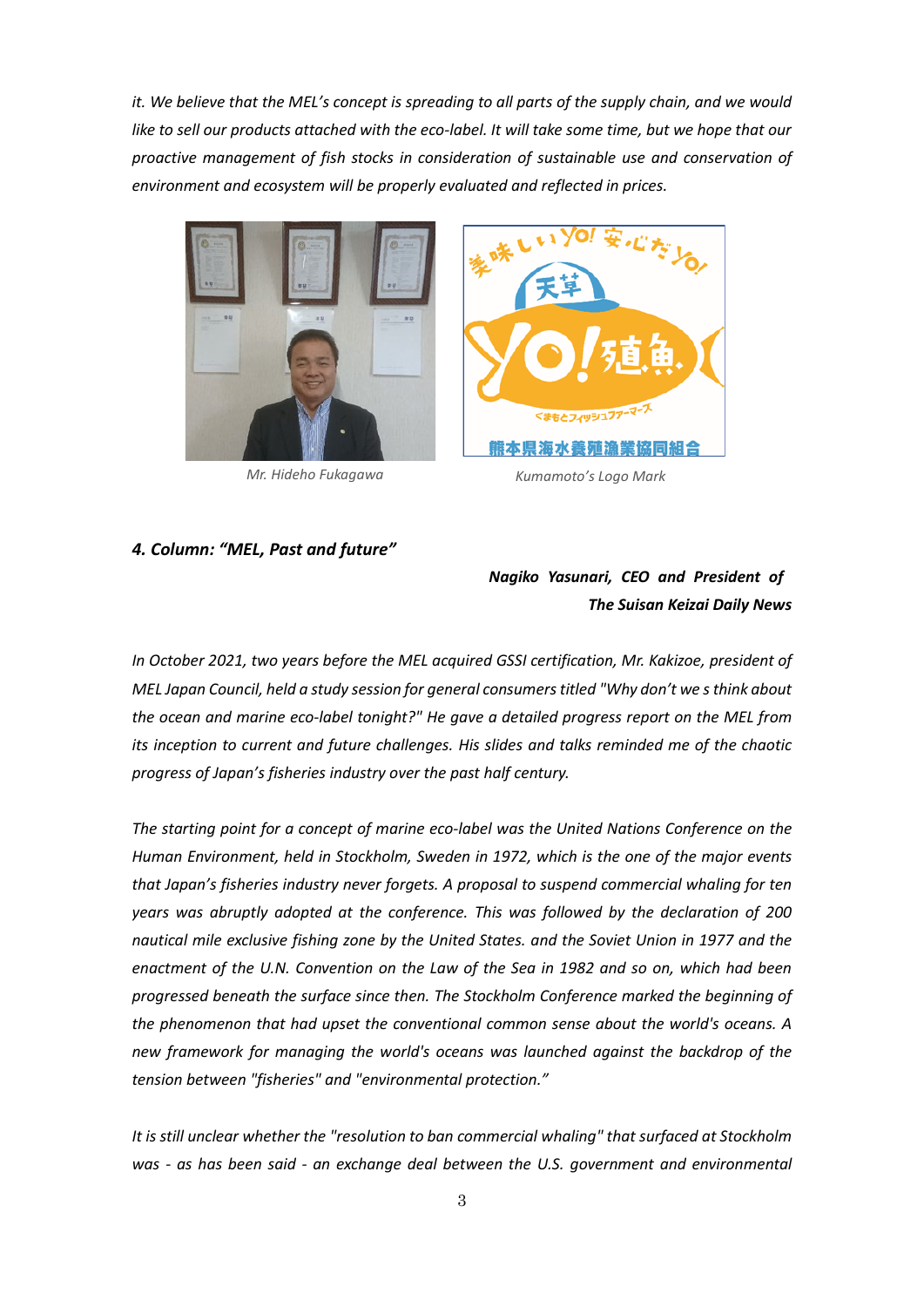*groups (i.e., a ban on whaling for spraying defoliants during the Vietnam War). Since then, the U.S. government has incorporated the opinions of anti-whaling NGOs and environmental NGOs into its policies and has steered the country toward promoting an ocean policy without compromising the national interest. On the other hand, environmental NGOs in Europe and the North America, under the banner of protecting whales and other wildlife, staged large-scale protests and sparked a massive boycott of environmentally unfriendly "marine products."*

*Eco-labelling began as a mechanism to guarantee the commercialization of recycling resources in this environment, and in the case of marine products, the Marine Stewardship Council (MSC) debuted in 1997 with the support of Unilever, a major household goods manufacturer, and WWF (World Wildlife Fund). The MSC began to appeal to consumers as a certification system based on the FAO's Code of Conduct for Responsible Fisheries (1995). The spread of* 



*Suikei Daily News, June 12, 1972 Adoption of 10-Year Whale Moratorium at Stockholm Conference*

*eco-labels has been rapid, especially in Europe and the North America, and the number of similar labels has increased rapidly. As can be seen from the origins of the outbreak, the eco-label was based on the environmental protection movement in Europe and the United States, so the reaction of the fisheries industry was a bit of cool from the beginning, and it still retains that sentiment. Even in the United States, quite a few people have criticized the high cost of ecolabel certification and the complicated procedures.* 

*In Japan, the Japanese version of the eco-label, MEL, was launched in 2007 under the auspices of the Japan Fisheries Association, which had felt turned off by the Western-led certification standards, but it failed to spread. As you all know, MEL got recognized by GSSI at the last minute at the end of 2019 through the cooperation of the government, public and private sectors in order to obtain the status of an official international certification before the Tokyo Olympics. Although MEL is a late entrant, it has certified 138 fisheries and aquaculture operators in 20 fish species. MEL is now rapidly gaining a presence as an indispensable tool for exporting seafood to Europe and the United States.*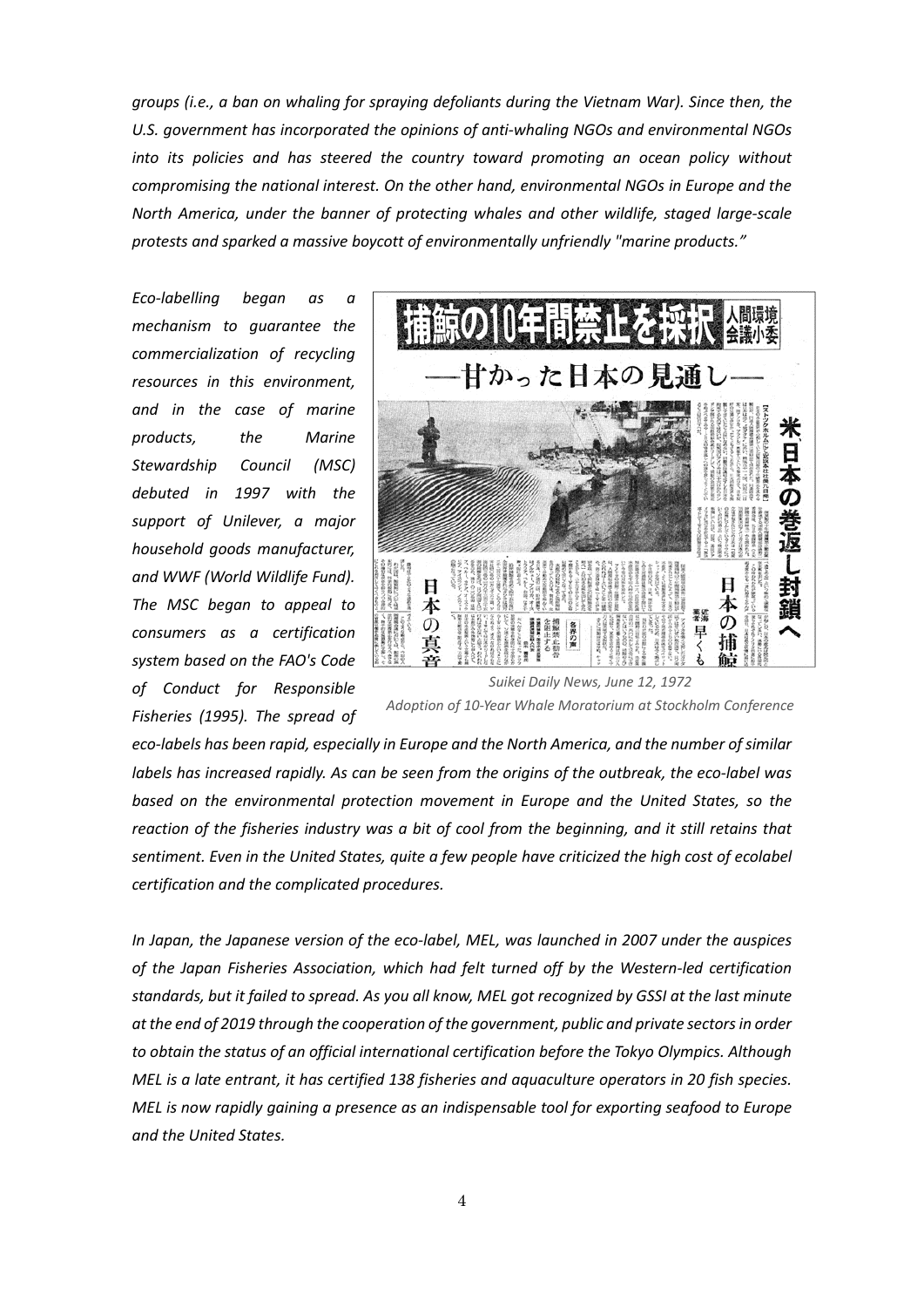*In the past two years, the world has been at the mercy of the COVID-19 pandemic and is facing the issue of "global warming and decarbonization." In fact, the greatest concern of those involved in the fisheries industry today are the elucidation of causes on "historically poor catch" that is believed to be brought by rising sea temperatures, and the enhancement of basic research to explore the future of fish stock fluctuations. I am hopeful that the time has come for the MEL Council members to use their diverse and abundant technology, information, and big-picture insights to rebuild a cross-disciplinary research system.*

### *5. MEL Certification Award Ceremony*

*Two certification award ceremonies were held this month. On November 1, the Federation of Japan Tuna Fishery Cooperative Association for their pelagic tuna single-line fishery (11 fishing companies and 22 vessels). Another ceremony was held at the Tokyo Japan International Seafood Show on November 8. 10 certified entities (Nippon Suisan, Tsuji Suisan, Nichimo, Kaiko Bussan, Hiroshima Suisan, Miyagi Coop, Yokohama Food Service, Fukuichi Fishery, Yamatsu Suisan, and Jigozen Fishery Cooperative) received fishery, aquaculture, and CoC certification. We would like to extend our sincere congratulations to all the recipients of the certifications. we also hope that we can work together to revitalize Japan's fishery industry, which is suffering from a variety of factors.*



*MEL Certification Award Ceremony at Japan International Seafood Show, Tokyo Big Site on Nov 8, 2021*

### *6. Standard Setting Committee*

*The Joint Standards Setting Committee for Fisheries, Aquaculture and CoC was held on November 15. As the number of certifications has increased over 150, there are some cases in which the standards in force are not sufficient to handle the increasing complexity of business in various assessment situations.* 

*In addition to the current "95% Rule" for mixing certified and non-certified marine products, the Committee discussed the addition of detailed rules that would apply to the labeling of*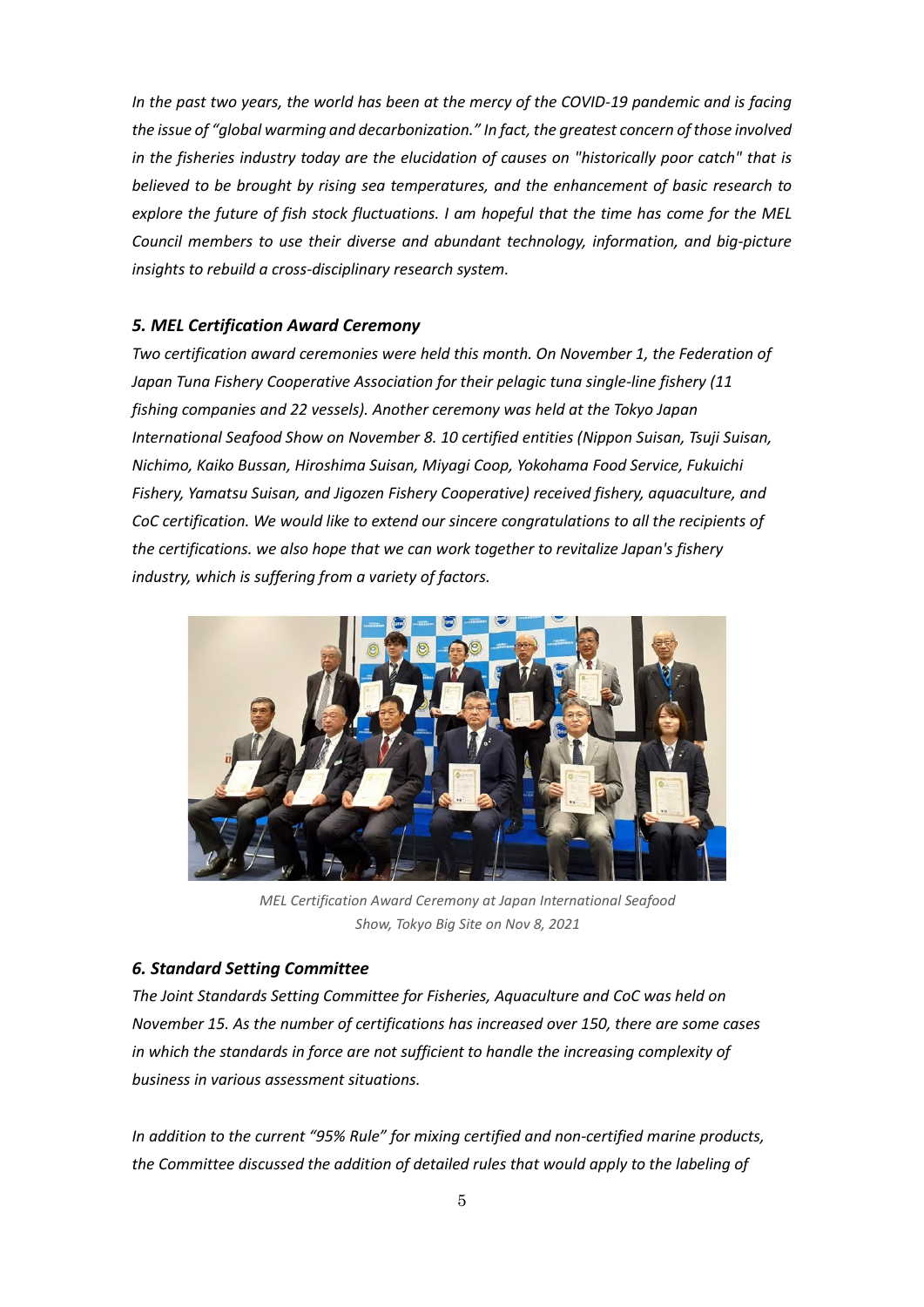*"product combination" that use multiple fishery products, such as assorted sashimi or sushi platters and seafood bowls in a fresh seafood or deli counters, or even in restaurant scenes. In the case of corrective actions needed during a surveillance assessment for fishery, we requested that the time period for submission of information and evidence be extended from the current 60 days to one year in the case where a temporary suspension of certification is triggered due to a decline in fish stock conditions. The proposed time period is based on stock assessment publish circle by a research institute like the Japan Fisheries Research Agency. The above two matters were approved by the Committee and will be discussed at the Board of Directors Meeting on November 30.*

*In recent years, there has been an increase in the number of cases in which producers who are members of certified entities, such as fishery cooperatives, sell their products directly to consumers or retailers. There are not so small voices where consumers want to buy the marine products directly from fishermen right after fish is landed. In light of this, only products under the category of production phase certification (e.g. scallops or oyster on the shell, etc.) can be labeled with the MEL logo mark on the premise that the certified entities or representatives fulfill their management responsibilities. This matter was approved by the Standards Committee, and will be reported to the Board of Directors, as well.*

#### *7. Tokyo International Seafood Show*

*We participated in the Japan International Seafood Show held at Tokyo Big Sight from November 8 to 10. This year, following the Osaka Seafood Show in March 2021, the organizer, the Japan Fisheries Association, kindly set up the "Seafood Ecolabel Certification Area", where MEL, ASMI (Alaska Seafood Marketing Institute) from the U.S., and domestic companies such as Yonkyu, Kaiko Bussan, Yamagin, Dainichi and Okamura Foods Industry. The MEL-certified entities, Azuma-Cho Fishery Cooperative Association, Kanoya Fishery Cooperative Association, Kumamoto Prefecture Seawater Fishery Cooperative Association, Ainan Fishery Cooperative Association, Tsuji Suisan, and Tokushima Uoichiba, exhibited enthusiastically at their own booths.*

*At the MEL booth, we introduced the activities of MEL and presented the 37 certified sample products provided by 17 certified entities at a fish counter section. From November 1 to the end of December, MEL temporarily partnered with Sanrio Co., to create an exhibit featuring the popular character "Cinnamoroll" in order to increase awareness of MEL among family segments. Cinamoroll appeared at the venue, which attracted a huge crowd.*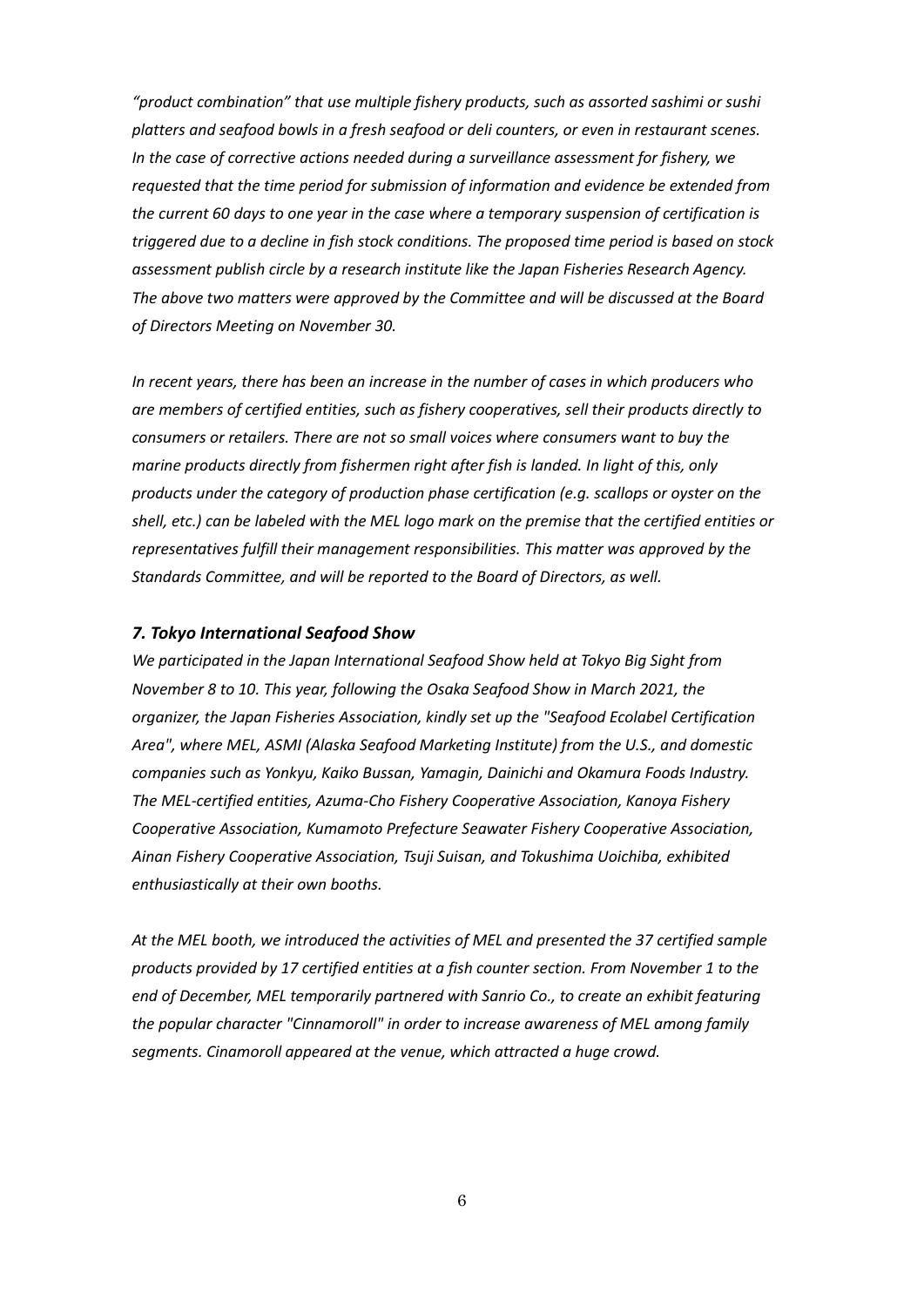*In addition, with the cooperation of Ito-Yokado, we created a fresh seafood counter or product display modeling its real seafood section. It helped retail visitors hold a visually clear image of the seafood section using a variety of MEL certified seafoods. We would like to express our gratitude to the fresh seafood team of Ito-Yokado for their cooperation and hope that it will lead to the expansion of their business.*